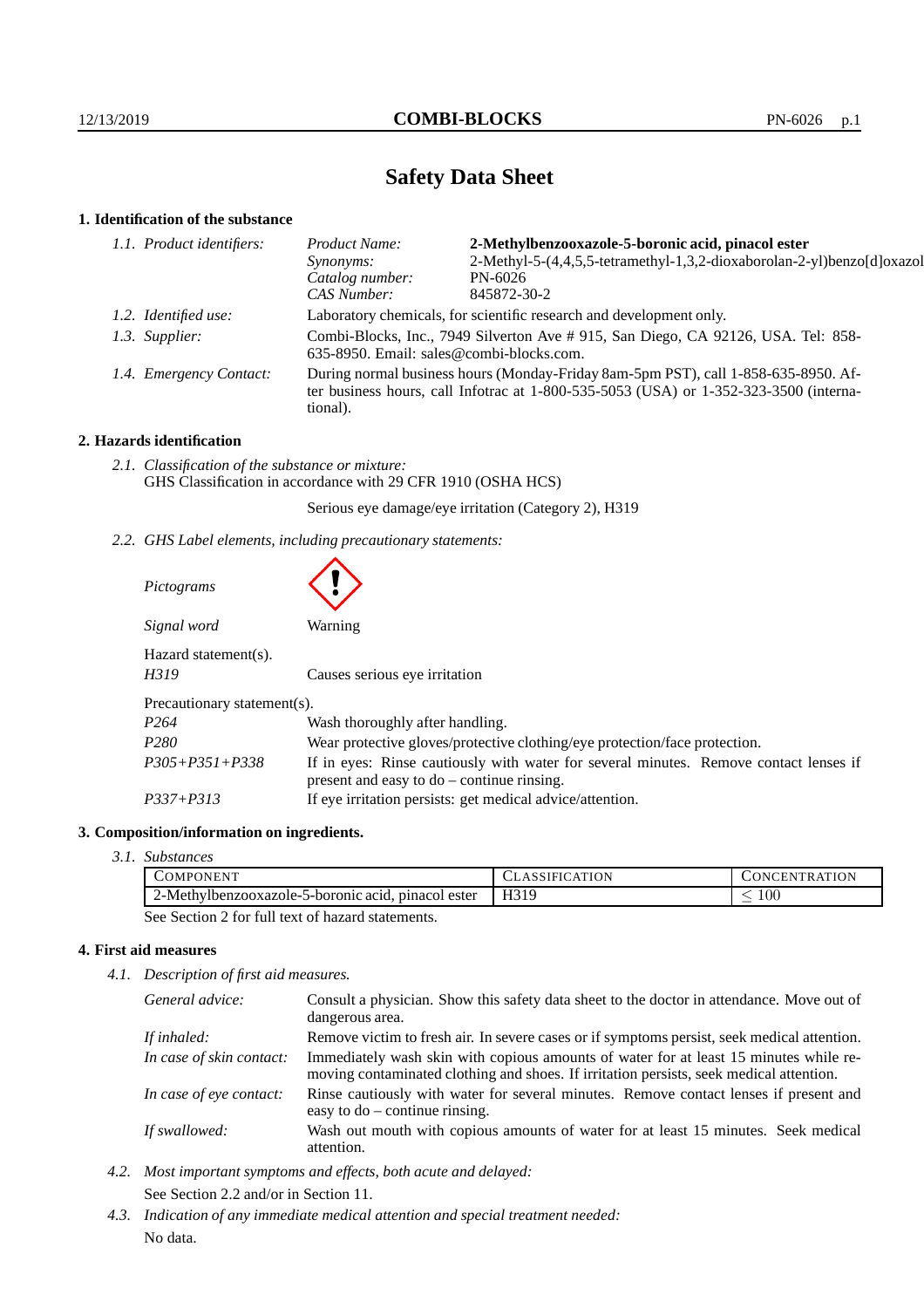### **5. Fire fighting measures**

- *5.1. Extinguishing media:* Use dry sand, dry chemical or alcohol-resistant foam for extinction.
- *5.2. Special hazards arising from the substance or mixture:* Carbon monoxide, nitrogen oxides.
- *5.3. Advice for firefighters:* Wear self-contained breathing apparatus for firefighting if necessary.
- *5.4. Further information:* No data available.

#### **6. Accidental release measures**

- *6.1. Personal precautions, protective equipment and emergency procedures:* Ensure adequate ventilation. Use personal protective equipment.
- *6.2. Environmental precautions:* Should not be released into the environment. See Section 12 for additional ecological information.
- *6.3. Methods and materials for containment and cleaning up:* Sweep up or vacuum up spillage and collect in suitable container for disposal.
- *6.4. Reference to other sections:* Refer to protective measures listed in Sections 8 and 13.

#### **7. Handling and storage**

- *7.1. Precautions for safe handling:* Avoid contact with skin and eyes. Avoid inhalation of vapour or mist. Keep away from sources of ignition - No smoking. Take measures to prevent the build up of electrostatic charge. For precautions see section 2.2.
- *7.2. Conditions for safe storage, including any incompatibilities:* Store refrigerated. Keep container tightly closed in a dry and well-ventilated place. Containers which are opened must be carefully resealed and kept upright to prevent leakage.
- *7.3. Specific end use(s):* Laboratory chemicals, for scientific research and development only.

# **8. Exposure Controls / Personal protection**

*8.1. Control parameters:*

*Components with workplace control parameters:* Contains no substances with occupational exposure limit values. *8.2. Exposure controls:*

*Appropriate engineering controls:* Ensure that eyewash stations and safety showers are close to the workstation location. Ensure adequate ventilation, especially in confined areas.

*Personal protective equipment:*

| Eye/face protection:    | Wear appropriate protective eyeglasses or chemical safety goggles as described by OSHA's<br>eye and face protection regulations in 29 CFR 1910.133 or European Standard EN166.                                                                                                                                         |  |
|-------------------------|------------------------------------------------------------------------------------------------------------------------------------------------------------------------------------------------------------------------------------------------------------------------------------------------------------------------|--|
| Skin protection:        | Handle with gloves. Gloves must be inspected prior to use. Use proper glove removal<br>technique (without touching glove's outer surface) to avoid skin contact with this product.<br>Dispose of contaminated gloves after use in accordance with applicable laws and good<br>laboratory practices. Wash and dry hands |  |
| <b>Body Protection:</b> | Complete suit protecting against chemicals, Flame retardant antistatic protective clothing.<br>The type of protective equipment must be selected according to the concentration and<br>amount of the dangerous substance at the specific workplace.                                                                    |  |
| Respiratory protection: | No protective equipment is needed under normal use conditions.                                                                                                                                                                                                                                                         |  |
|                         | Control of environmental exposure: Prevent further leakage or spillage if safe to do so. Do not let product enter<br>drains.                                                                                                                                                                                           |  |

#### **9. Physical and chemical properties**

*9.1. Information on basic physical and chemical properties*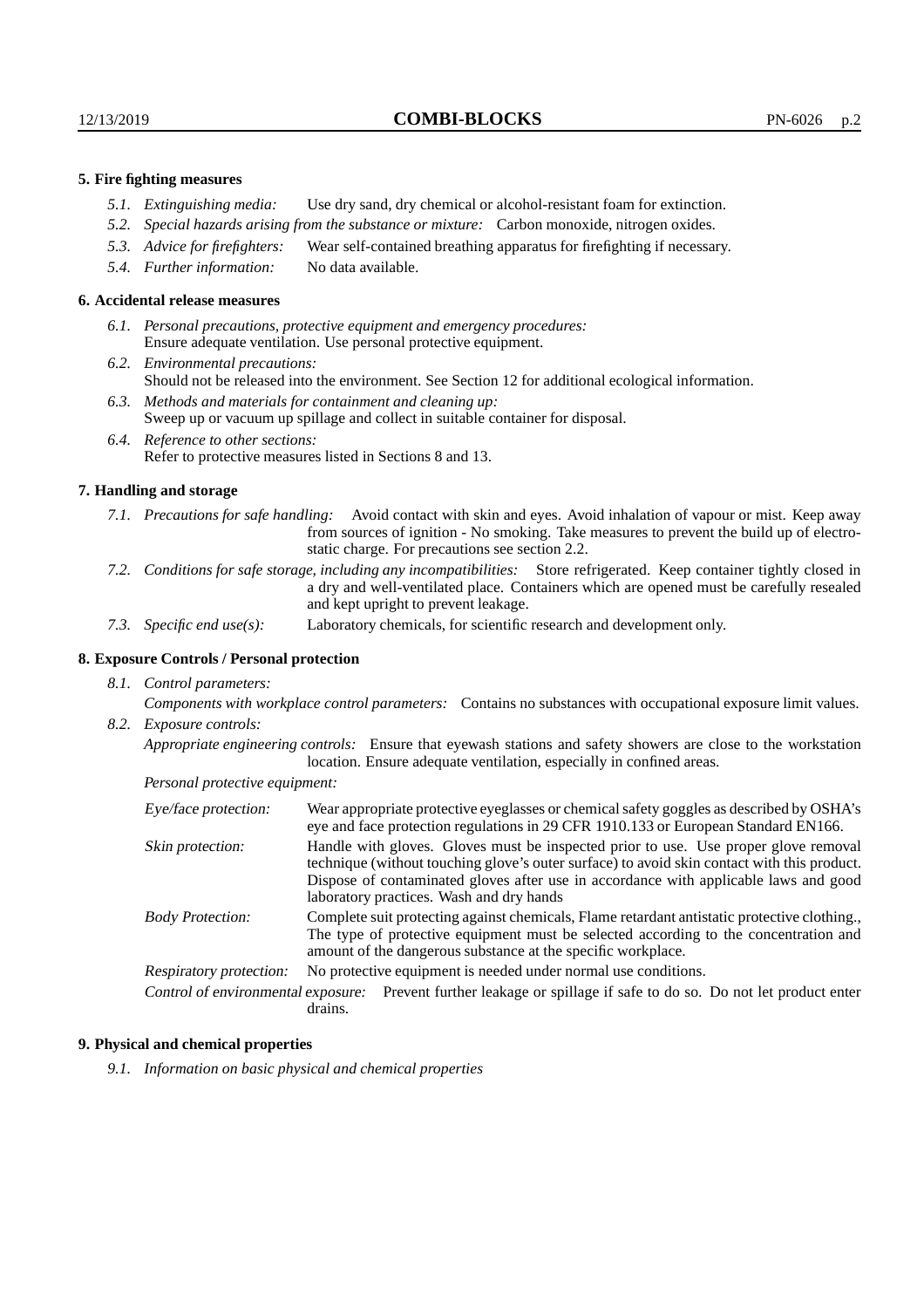| (a)      | Appearance:                                   | Solid        |
|----------|-----------------------------------------------|--------------|
| (b)      | Odour:                                        | No data      |
| (c)      | Odour Threshold:                              | No data      |
| (d)      | $pH$ :                                        | No data      |
| (e)      | Melting point/freezing point:                 | $50 - 70$ °C |
| (f)      | Initial boiling point and boiling range:      | No data      |
| (g)      | Flash point:                                  | No data      |
| (h)      | Evaporatoin rate:                             | No data      |
| (i)      | Flammability (solid, gas):                    | No data      |
| (j)      | Upper/lower flammability or explosive limits: | No data      |
| $\rm(k)$ | Vapour pressure:                              | No data      |
| (1)      | Vapour density:                               | No data      |
| (m)      | Relative density:                             | No data      |
| (n)      | Water solubility:                             | No data      |
| $\circ$  | Partition coefficient: n-octanol/water:       | No data      |
| (p)      | Auto-ignition:                                | No data      |
| (q)      | Decomposition temperature:                    | No data      |
| (r)      | Viscosity:                                    | No data      |
| (s)      | Explosive properties:                         | No data      |
| (t)      | Oxidizing properties:                         | No data      |

*9.2. Other safety information:*

| Formula          | $C_{14}H_{18}BNO_3$ |
|------------------|---------------------|
| Molecular weight | 259.1               |
| CAS Number       | 845872-30-2         |

#### **10. Stability and reactivity**

*10.2. Chemical stability* Stable under recommended storage conditions.

- *10.3. Possibility of hazardous reactions* No data
- *10.4. Conditions to avoid*
- *10.5. Incompatible material* No data.
- *10.6. Hazardous decomposition products:*

Hazardous decomposition products formed under fire conditions: Carbon monoxide, nitrogen oxides. Other decomposition products: No data

In the event of fire: See Section 5.

### **11. Toxicological information**

*11.1 Information on toxicological effects*

| Acute toxicity:                                            | , ,                                                                                                                                             |
|------------------------------------------------------------|-------------------------------------------------------------------------------------------------------------------------------------------------|
| Skin irritation/corrosion:                                 | No data available.                                                                                                                              |
| Eye damage/irritation:                                     | Causes serious eye irritation.                                                                                                                  |
| Respiratory or skin sensitization:                         | No data available.                                                                                                                              |
| Germ cell mutagenicity:                                    | No data available.                                                                                                                              |
| Carcinogenicity:                                           | No data available.                                                                                                                              |
| Reproductive toxicity:                                     | No data available.                                                                                                                              |
|                                                            | Specific target organ system toxicity - single exposure: No data available.                                                                     |
| Specific target organ system toxicity - repeated exposure: | No data available.                                                                                                                              |
| Aspiration hazard:                                         | No data available.                                                                                                                              |
| Additional information:                                    | To the best of our knowledge, the chemical, physical and toxicological proper-<br>ties of this substance have not been thoroughly investigated. |

# **12. Ecological information**

| 12.1. Toxicity                      | No data available. |
|-------------------------------------|--------------------|
| 12.2. Persistence and degradability | No data available. |